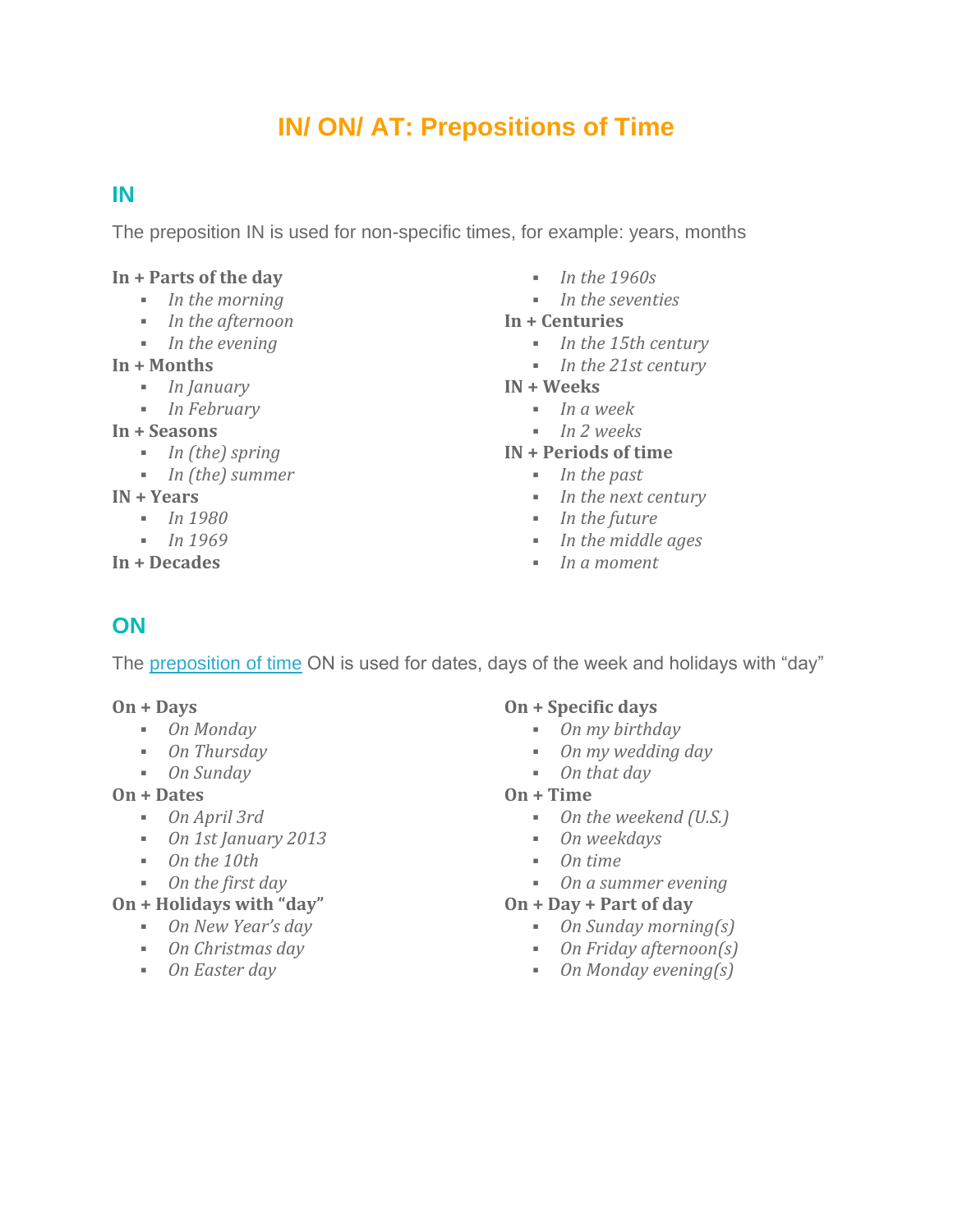# **AT**

The preposition AT is used for specific times and holidays without "day"

## **At + Hours**

- *At 7 am*
- *At 12 o'clock*

**At + Parts of the day**

- *At night*
- *At noon/ midday*
- *At midnight*

# **At + Holidays without "day"**

▪ *At Easter*

- *At Christmas*
- *At New Year*

## **At + Parts of the day**

- *At present*
- *At the weekend (U.K)*
- *At breakfast*
- *At the moment*